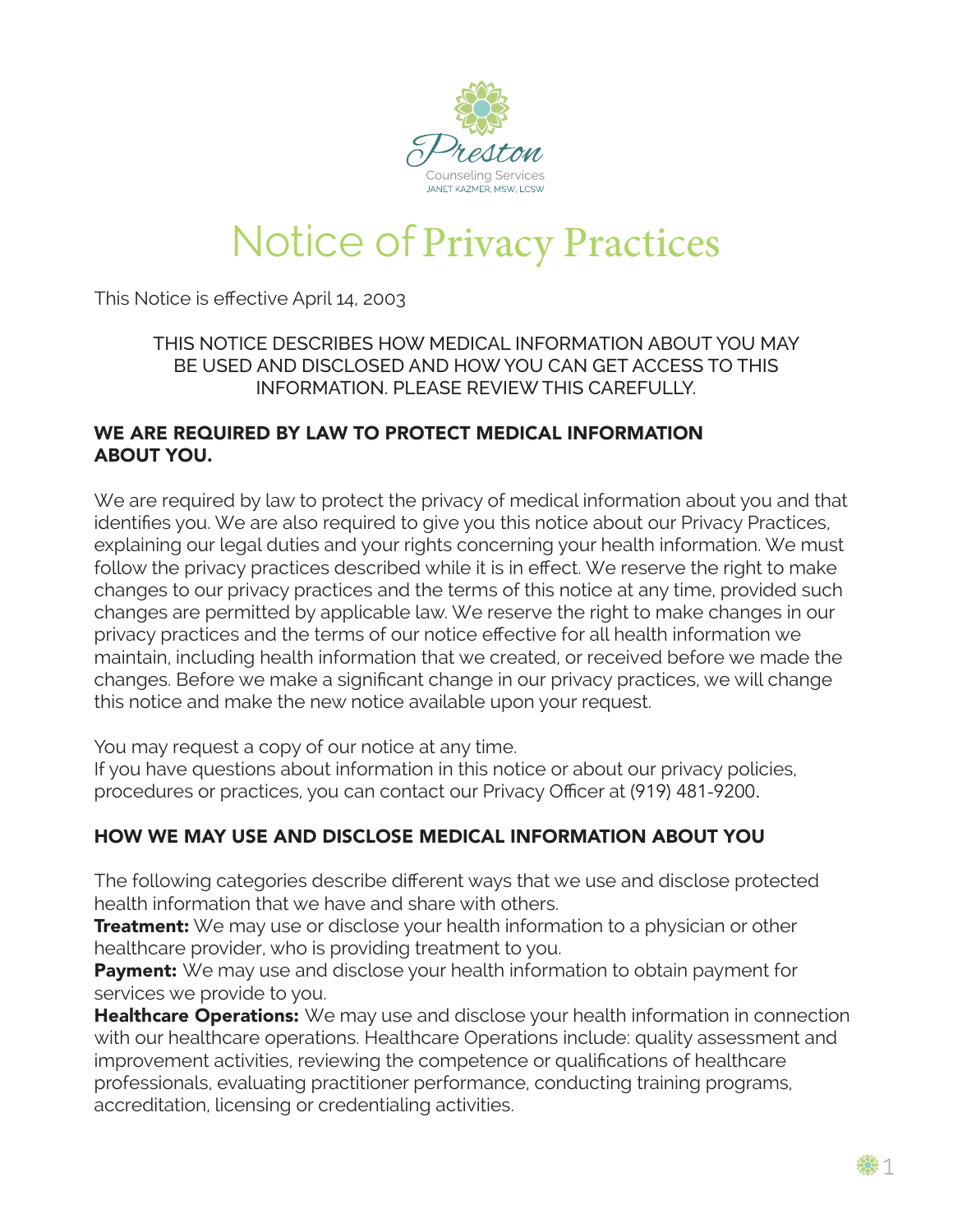Your authorization: Unless you give us a written authorization, we CANNOT USE OR DISCLOSE YOUR HEALTH INFORMATION for any reason except those described in this notice. In addition to our use of your health information for treatment, payment or healthcare operations, you may give us written authorization to use your health information or to disclose it to anyone for any purpose. If you give us authorization, you may revoke it in writing at any time. Your revocation will not affect any use or disclosures permitted by your authorization while it was in effect.

Disclosures to You, to Your Family or to Your Friends: We must disclose your health information to you in accordance with the Patient Rights section of this notice. We may disclose your health information to a family member, friend or other person to the extent necessary to help with your healthcare or with payment for your health care, *but only if you authorize us to do so.*

**Persons involved in your care:** We may use or disclose health information to notify, or assist others in notifying a family member, your personal representative or other person responsible for your care, of your location, your general condition, or death. If you are present, we will provide you with an opportunity to object to such disclosures of your health information prior to use or disclosure of that information. In the event you become incapacitated or have a medical emergency, we will disclose your health information based on our professional judgment that such disclosure is directly relevant to that person's involvement in your health care.

Marketing Health-Related Services: We will not use your health information for marketing communications without your written authorization.

**Required by Law:** We may use or disclose your health information when we are required to do so by law.

**Abuse or neglect:** We may use or disclose your health information to appropriate authorities if we have reason to believe you may be the victim of abuse, neglect, domestic violence or other crimes. We may disclose your health information to the extent necessary to avert a serious threat to your health or safety or the health or safety of others.

National Security: We may disclose to military authorities the health information of Armed Forces personnel under certain circumstances. We may disclose to authorized federal officials health information required for lawful intelligence, counterintelligence, and other national security activities. We may disclose to correctional institutions, or law enforcement officials having lawful custody of protected health information or patient under certain circumstances.

**Appointment Reminder:** We may use or disclose your health information to provide you with appointment reminders (such as voicemail messages, postcards or letters).

## PATIENT RIGHTS

*Restriction: You have the right to request that we place additional restrictions on our use or disclosure of your health information. We are not required to agree to these restrictions, but if we do, we will abide by our agreement with you (except in emergency).*

Access: You have the right to look at or get copies of your health information, with limited exceptions. You may request that we provide copies in a format other than photocopies. We will use the format you request unless we cannot practically do so. You must make this request in writing to obtain access to your health information. You may obtain a form to request access from your therapist. We may charge you a reasonable cost-based fee f or expenses such as copies and staff time. For details about when this request may be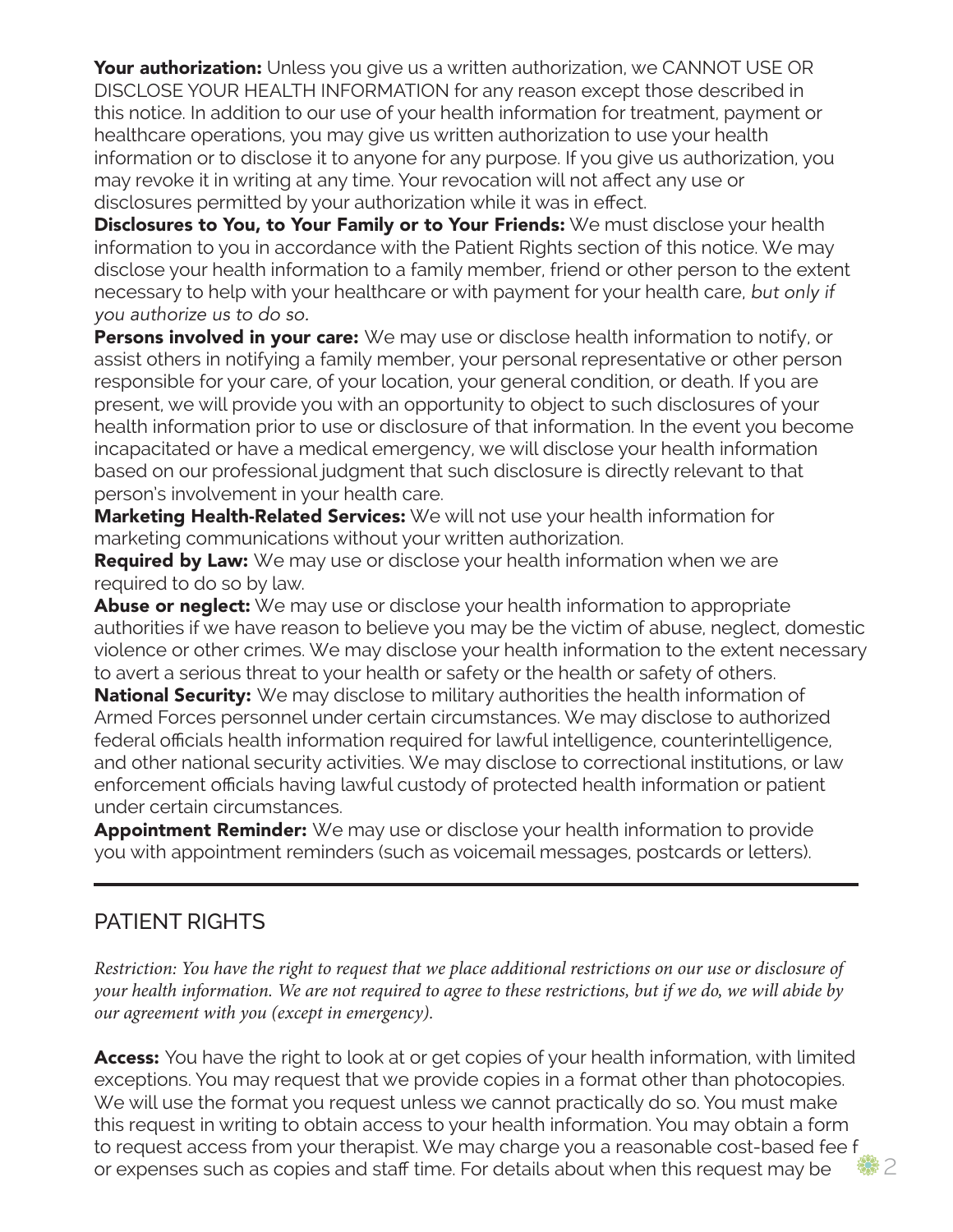denied, please speak with your care provider.

**Disclosure Accounting:** You have the right to receive a list of instances in which we or our business associates disclosed your health information for purposes other than treatment, payment, healthcare operations and certain other activities for the last 6 years, but not before April 14, 2003. If you request this accounting more than once in a 12 month period, we may charge you're a reasonable, cost-based fee for responding to the additional requests.

**Alternative Communications:** You have the right to request that we communicate with you about your health information by alternative means or to alternative locations. (You must make this request in writing). Your request must specify the alternative means or location, and provide satisfactory explanation how payments will be handled under the alternative means or location you request.

**Amendment:** You have the right to request that we amend your health information. (Your request must be in writing, and must explain why the information should be amended). We may deny your request under certain circumstances.

**Electronic Notice:** If you receive this notice by electronic email, you are entitled to receive this notice in written form upon request.

#### Questions and complaints

If you want more information about our privacy practices, or have questions or concerns, please contact Janet Kazmer, our Privacy Officer at (919) 481-9200.

If you are concerned that we may have violated your privacy rights, or if you disagree with a decision we made about access to your health information or in response to a request you made to amend or restrict the use or disclosure of health information or to have us communicate with you by alternative means, or at alternative locations, you may complain to us using the contact information listed at the end of this notice. You may also submit a written complaint with the US Department of Health and Human Services upon request. We support your right to the privacy of your health information. We will not retaliate in any way if you choose to file a complaint with the US Department of Health and Human Services or us.